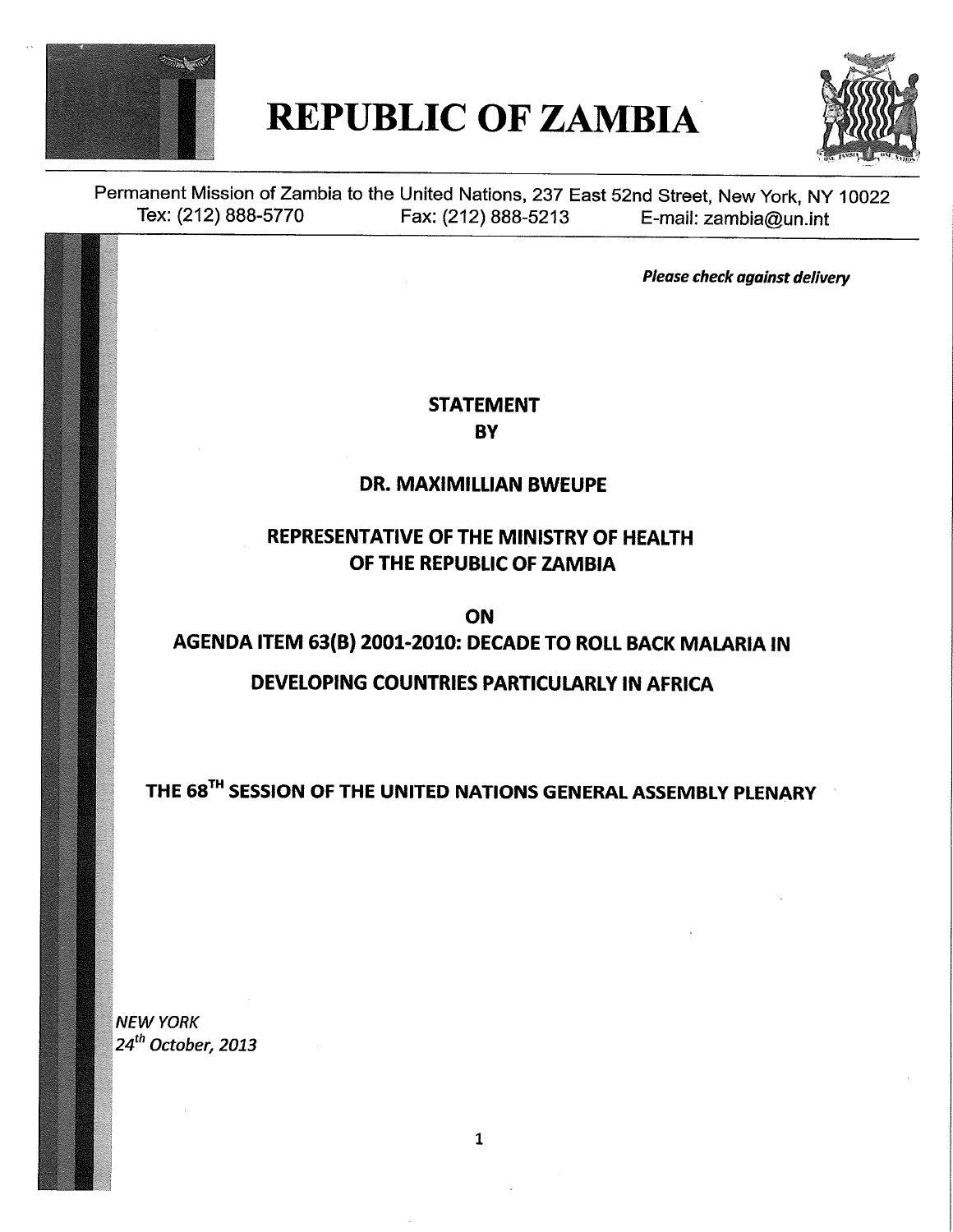Mr. Chairman

Thank you for according my delegation the opportunity to contribute to the motion on the floor .Zambia wishes to align this statement to that made by Fiji on behalf of the G77 and China and the statement by Ethiopia on behalf of the Africa group.

I wish to discuss on Agenda item 63 (b) 2001-2010: Decade to roll back malaria in developing countries particularly in Africa.

Malaria remains a major public health concern in Zambia, particularly among children under the age of five years and pregnant women, with over 4 million cases per year.

My delegation pays special tribute to the Secretary General on the report as well as the unprecedented support that malaria endemic countries including my country, Zambia have received in the past decade from the global community for malaria control. financing.

## Mr. Chairman

I wish to echo the concerns on the shortfall in Global fund for malaria, TB and HIV. Increased sustained predictable funding to the global fund will assure availability of Malaria control commodities and consolidate as well as prevent reversal of gains made. My country like many others continues to face resource constraint to enable us continue to increase our contribution to malaria elimination from local resources. Therefore continued support to attain meaningful and sustained progress is needed.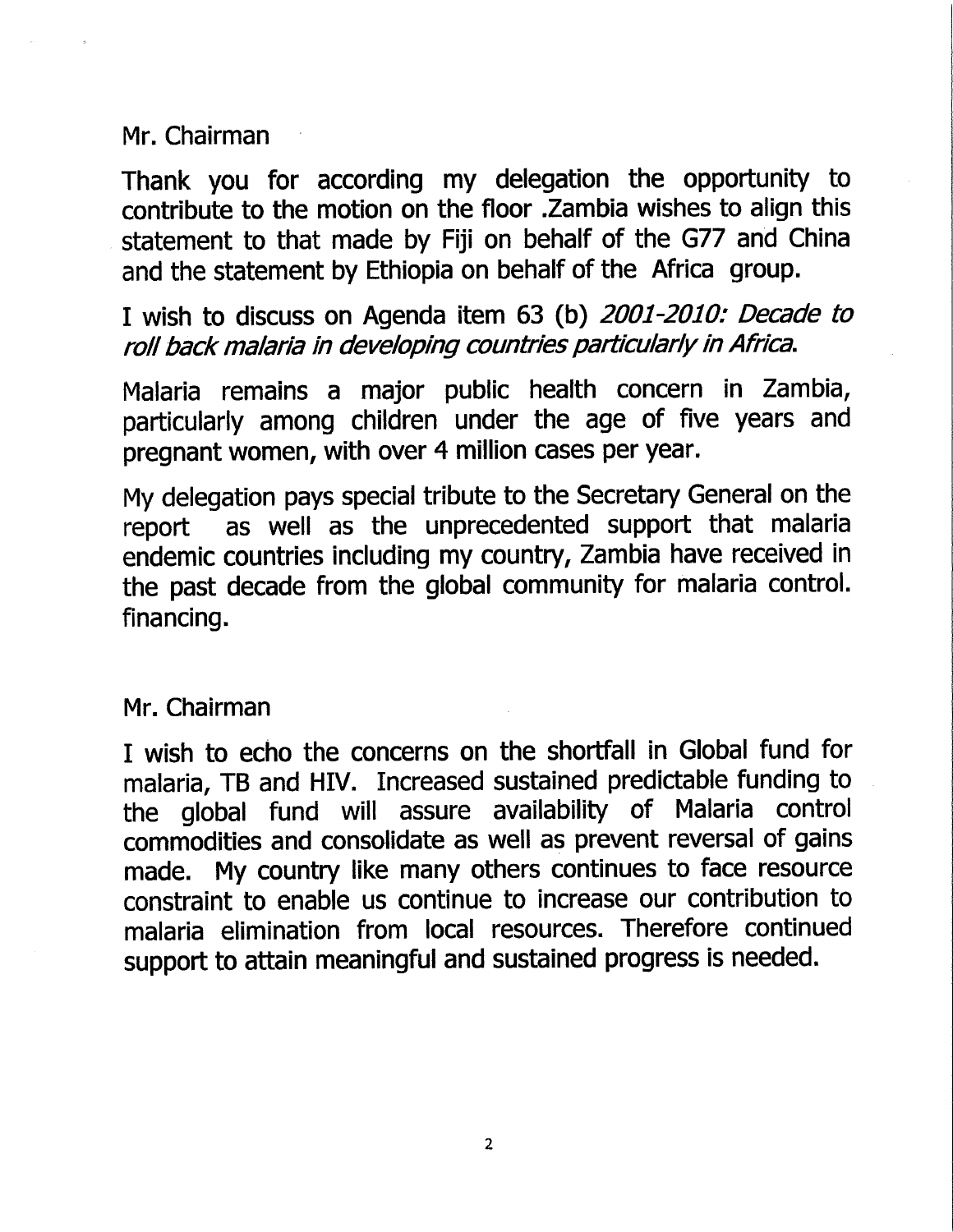## Mr. Chairman

The Government remains committed to malaria control efforts. My country has made remarkable reductions in malaria incidence, and has embarked on an ambitious agenda to eliminate malaria, through the use of surveillance, assured availability of commodities and *integrated prevention and treatment* interventions within the communities.

In 2012, 72% of Zambian households had at least one mosquito net and in the last 2 years, all districts have been included in residual spraying. 74% of households either have an Insecticide Treated Net or have being sprayed in the past year. 72% of pregnant women received at least two doses of intermittent preventive treatment during their last pregnancy, and since 2004, the national first-line antimalarial treatment has been artemetherlumefantrine.

These efforts have resulted in reductions in malaria incidence and fatalities of about 65%, thus contributing to MDG 6. Ultimately Zambia's goal is to eliminate malaria, and this will be achieved by including enhanced surveillance in all key interventions.

Like many malaria endemic countries, Zambia has nevertheless experienced some setbacks and challenges in scaling up some planned interventions due to shortfalls in co-financing of programmes.

My delegation therefore calls for; increased resources applied to research and surveillance to best inform malaria control efforts, prevent development of resistance to drugs used in malaria control, and prevent resurgence where elimination is within sight

Consolidating gains made by maintaining the aspirations of MDG6 in the post 2015 development agenda, and ensuring the